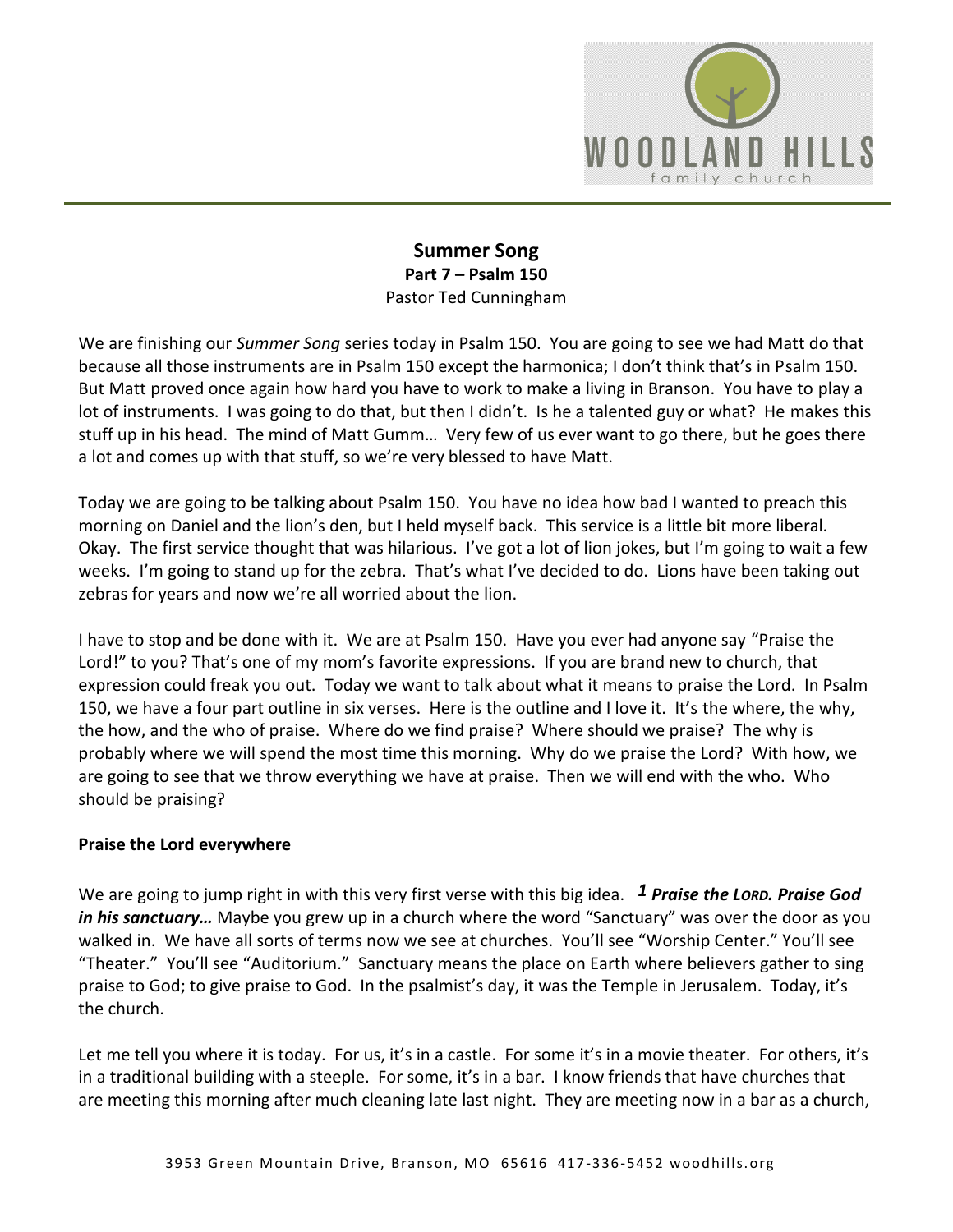using that as a facility. I have a friend that meets in a bowling alley. Some meet in schools. There are some that are meeting in basements. There are some that are meeting in family rooms. There are some that are meeting on the side of a hill.

It's the crescendo of our week when we corporately gather together as individual worshipers to praise the Lord together. The goal of our time here together is to sing praise and give praise back to God. ...*praise him in his mighty heavens.* I like what one writer said. "His glory goes out to the universe; so shall his praise." We are to sing praise and it goes out from this place. That's the where we do it. It's everywhere. It's at all times.

## **Praise the Lord for who He is and what He has done**.

Here's the why, where we are going to spend the time today. Verse 2 is going to explain this. *[2](http://www.studylight.org/desk/?q=ps%20150:2&t1=en_niv&sr=1) Praise*  him for his acts of power; praise him for his surpassing greatness. Praise him for what he has created. Praise him for his mighty acts. Praise him for what he has done in your life. This is what I hear often from my mom. When we share good news with her, something that the Lord has done in our life, my mom will simply respond with "Praise the Lord!"

I have just two quick stories to kind of share with you about how in July, our family has been praising the Lord. We were in Philadelphia last week at a family camp. It was actually in Maryland, but I wanted to go up to Philadelphia and do the history tour. Do we have any history buffs in here? You've studied Benjamin Franklin. I studied him, but I didn't know how brilliant he was and he made me feel quite lazy. The man has done pretty much everything, and he built the City of Philadelphia.

We went to the Franklin Institute and I found out there is a planetarium inside. I told Amy we had to take the kids to the planetarium. I grew up in Chicago where we had one that was awesome. So we went to the Solar System show. It was incredible. I figured they would just press play… How many of you have been to a planetarium? I thought they were going to press play and there would be some narration. Not at this one. It was live. We had a scientist and he was the biggest geek on the planet. We're all geeks at something. Some of you are geeks about fishing and hunting and lion killing and others of you are… See, I can't help but throw it in. *Stop it. Save it. Wait. People are too sensitive*. But some of you are geeks about NASCAR. Some of you are geeks about guns. This guy was a geek about the Solar System. He was passionate. For 45 minutes, he was spinning things around and he would zoom a planet in and now we're going to Saturn and now we're going to Earth. Those were the primary two we focused on. I was exhausted and I slept through about 20 minutes, but still, he was passionate nonetheless. This guy was passionate and our kids were on the edge of their seats. There was a 360 degree view.

He's speaking of the heavens. He's speaking of creation. My son is the apologetics expert in our family and this guy knew his stuff. He had some of his facts wrong and any time he would share… My son reacts any time someone says the earth is billions of years old. He goes after them; it just wears him out. But this guy is sharing and I'm thinking to myself *This would be one of the greatest evangelistic crusades ever if this guy understood who created it all.* I love when they get excited. I don't know, maybe this guy has done this a thousand times. He had the script down, but he deviated from the script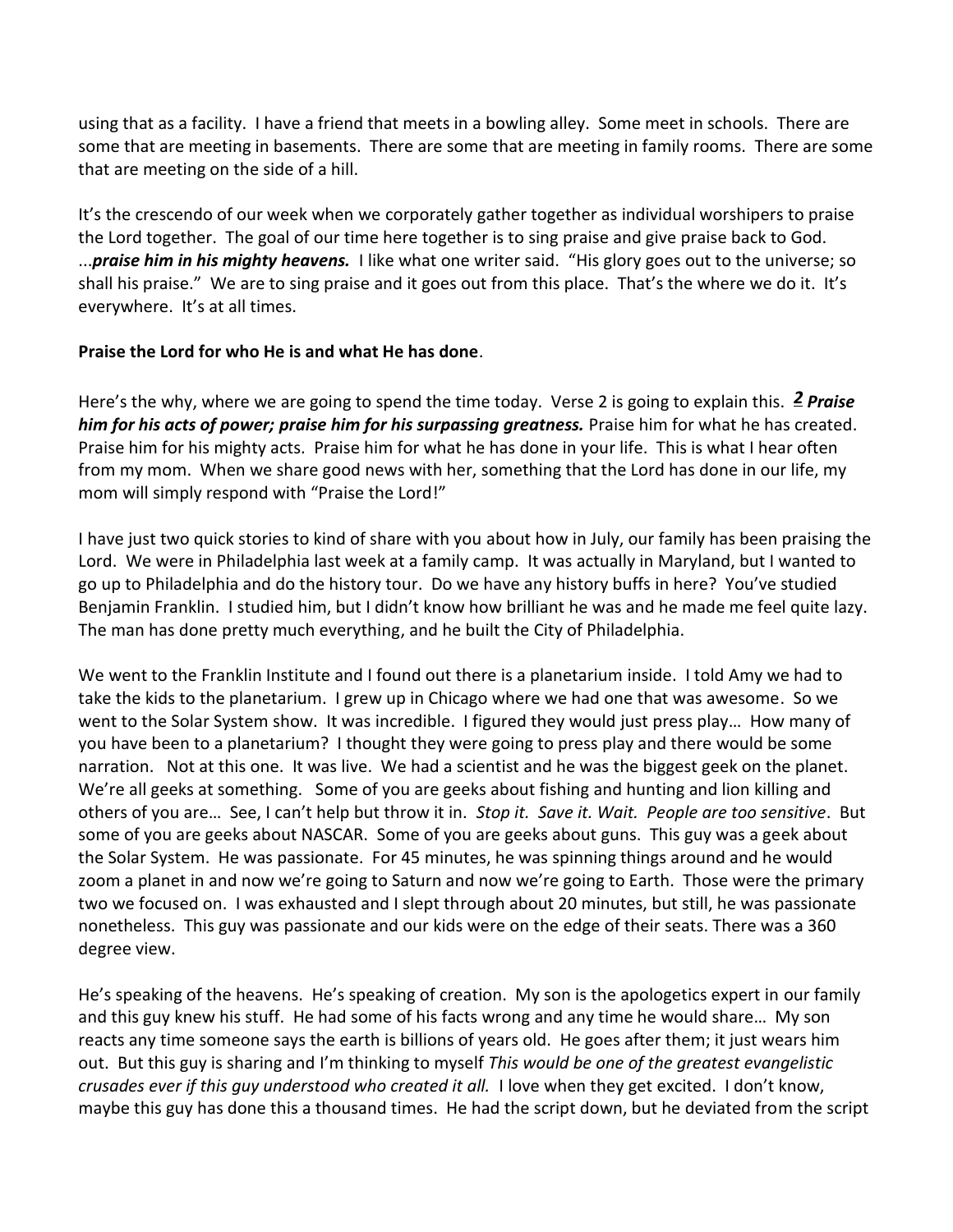and got excited. I'm thinking *I believe in an intelligent design and this is amazing. You, my friend, are amazed by this. Let me introduce you to the one who created the whole thing. That makes the story even better. All of this greatness and you're not giving attribution to the one who, as the Psalms declare… This is God's finger work. This is his handiwork.*

As we walked out, I asked the kids what they thought. They said, "Apart from the bad information we got, we learned a lot."

Something happens inside when you realize who you are in the midst of all that God created. We looked at this in Psalm 139. He created you. He created you in the midst of all the universe. If you've ever seen a birth… Most of us in here have seen at least one birth. I was present for two and it's amazing. Apart from all the screaming, this is a miracle that God designed it to work this way. He's the creator of this. He is the sustainer of this.

We've been holding life precious this month. Amy and I were out of town for a couple of days at the beginning of July when I got the phone call from my dad. He said "Ted, we just want you to know everybody is okay. Your mom and Carson were involved in a head-on car collision. Airbags deployed and all that. They were taken by ambulance to Cox. They are here now, I'm with them, and everything is fine."

He got Carson on the phone. He was in the backseat with the seatbelt on and looking down. Both cars were probably going 35 miles per hour when they hit. Carson was in shock. He got out of the car and started roaming the highway. My mom's glasses flew out. A guy who sees it stops and he won't let my mom out of the car. She's freaking out because she can't find Carson. She wants to get out of the car. Carson does the perfect impersonation of this guy. I asked him what the guy was doing. "Well, the guy kept looking at Pomma and saying 'Ma'am, just sit down. Sit down. Stay seated.'" I thought *I didn't know Jim Brawner was there.* The guy got Carson and brought him to my mom so she could see he was okay.

I asked Carson if he cried or got emotional. He's exhausted with people asking him about the accident. He doesn't want to talk about it anymore. I asked how Pomma was doing. "Well, she kind of had a little emotional breakdown at the scene and here." He had a bruise from the seatbelt, but we've been to the doctor and the chiropractor and he's getting everything fixed. He's okay. He finally said "Can we stop talking about this thing."

About a week goes by and we haven't talked about it a whole bunch because he doesn't want to talk about it. We were going to the C of O Basketball Camp. Amy got his outfit and he got dressed. We're in the car and he got a hamburger. I still don't know what kids are thinking when they pile on the ketchup on the top of a burger and then they put the bun on and squeeze it together. There are only so many condiments that can fit on the top of a burger before it comes out the other side. He put it on then he held it up to take a bite and it squirted out the other side and landed on his shirt. I don't know at what age they figure this out. Some of the ladies are going "My husband is 52 and he hasn't figured that out."

But he got a spot on his shirt and he said "Oh, Mom, sorry about that."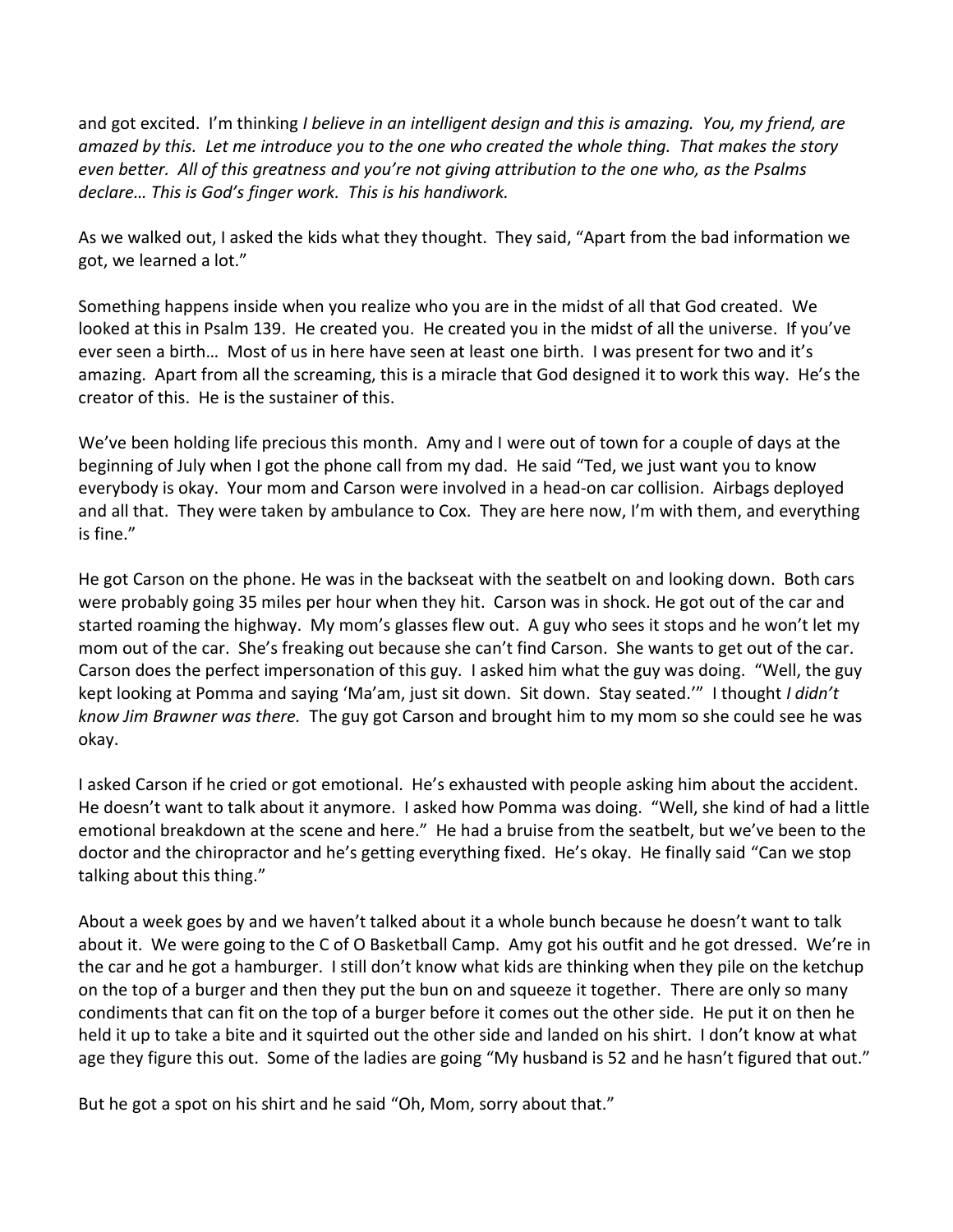She goes "Carson."

He goes "I have it taken care of." And because 10 year olds are supper smart, he grabbed a napkin and started wiping it off and rubbing it in. Now the spot is this big circle on the front of his basketball jersey. How many moms does this drive crazy? It's okay to say this drives you crazy. They should learn at some point. They're going to be dating at some point and wanting to get a woman and you can't do that with ketchup and stuff all over you.

So we got there and Amy got the wipes out. How many of you ladies carry wet wipes in your purse? You've got problems. Let him be a boy; he'll learn eventually. Anyway, she got a wipe out and she wanted to clean him up before he went into the camp.

He's like "Mom, I'm fine." Again, there is an age when you stop using wipes on your children. And he's got friends and he's going into a basketball camp, and to be sitting there getting cleaned up by his mom is embarrassing. He says no and then I have to step in as dad. At what point do I put the hammer down and be like "Get over here, you're mother gave a direct order and you're going to obey it." The second time she asks, he says no. She finally walks over and grabs him by the arm and pulls him over.

He goes "MOM! Be careful; I was just in an accident." He's using that now for the whole month. "I'm fragile. Everybody be careful."

When we think about creation and we think about the greatness of God… Look at what Verse 2 says

*[2](http://www.studylight.org/desk/?q=ps%20150:2&t1=en_niv&sr=1) Praise him for his acts of power; praise him for his surpassing greatness.* Praise is an expression of thankfulness. It's an expression of remembrance. When you think about what God has done, when you ponder what he has created in the universe, in the cosmos and in your life, as you think about the Lord's work in your life, we are called to praise.

This week, I've spent a lot of time, obviously, in the universe and in the Solar System and the Galaxy. And this story kept coming to my mind. For many of you, you can get there. Maybe some of you in here were not born at this point. I want to take you back to 2003. We remember February 1, 2003, when we got the news that the Space Shuttle Columbia had broken apart over Texas and Louisiana. As a nation, we've had moments like this where we mourn together.

Yesterday, I read the transcript between Mission Control and the Space Shuttle with all the checks. Most of it was technical and I couldn't understand over half of it, but the back and forth between Mission Control and the Space Shuttle as they were bringing the shuttle in and that moment when the last word is spoken from the Space Shuttle… You can then tell the desperation as they are trying to figure out what had happened.

It was January 16<sup>th</sup> that the Space Shuttle Columbia took off. In this whole story, there is just a beautiful picture of the greatness of God that a lot of people didn't hear; it wasn't on the news. But this shuttle and this mission was led by Commander Rick Husband. Rick was a passionate follower of Jesus Christ. He was the leader on this mission and he did something that the suit technician – the guy who gets them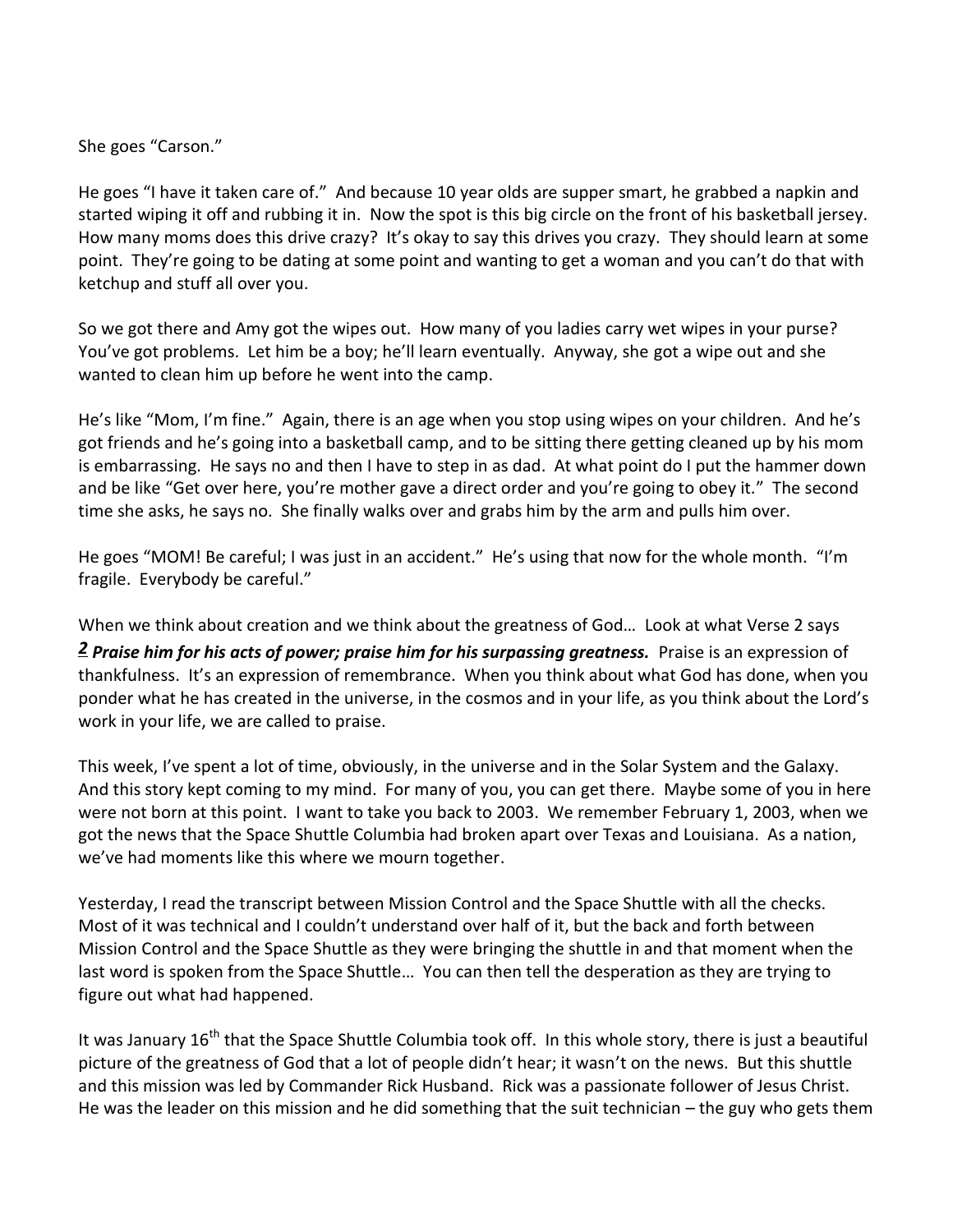ready before they walk out of the door and go down and wave to the press and to family one last time before they go onto the shuttle… This suit technician said "I've never seen another commander do this, but before they opened that door, Rick Husband turned around and spoke a blessing over the crew." He prayed with and for the crew. They walked out and waved good-bye to their family and to the press and to us as a nation.

They got onto the shuttle and Mission Control says "It's a beautiful day for a launch."

Rick Husband responded with "The Lord has given us this perfect day." Everything coming out of his mouth was bringing praise to the Lord.

There is a tradition at NASA where they allow the spouses of the crew to pick a song. They can pick one song during the mission at some point to wake the crew up to. The song that Rick Husband's wife chose was a song by Steve Green called *God of Wonders*. So this song wakes them up on one of the days of their mission and Mission Control says "Good Morning, that song is God of Wonders by Steve Green."

As you think about this next picture, I want to quote exactly what Rick said in response to Mission Control. He said "Good Morning, thank you. We can really appreciate the lyrics of that song up here. We look out the window and we see that God truly is a God of wonders." What he was able to see and what he was able to experience…

The night of February  $1^{st}$ , Steve Green, who is a very good friend of Rick Husbands... After he got the news, he still had a concert to do 12 hours later. He shared all this story that I'm sharing with you to those in attendance that night. I think this is the most powerful part of the story for me. This is a picture of Rick Husband's family. The son was about five at this time and the daughter was ten. It was a seventeen day mission. Before he left, he filmed 34 videos and he filmed 34 devotionals for his kids; 17 for his son and 17 for his daughter. He wanted them to know the greatness of God.

Dan spoke about this so well last week. This is our story. This is our song. This is what we declare and there are three very simple parts. Rick passed this on to his children. First of all, we know. We've been receiving from parents and from generations of past. We know, we see, and we experience. And all of this goes into our children as we pass on the greatness. Dan talked about this so well last week. We know; it's been passed on to us and now it's our turn to pass it on. We can look out into the heavens and see the works of God. This is why in the Nation of Israel…It says in Deuteronomy 6 that one day your child is going to ask why we obey all these laws and stipulations? Why do we do this? It's at that moment a father is explaining God's deliverance of his people out of bondage into the Promised Land. It's at that moment you explain to them the greatness of God. In your salvation, you've experienced that God is good, God is great.

So let me ask you to fill in this blank. "When I ponder the greatness of God, it makes me want to \_\_\_\_\_\_\_\_\_\_\_." Is it dance, cry, sing, whistle, make music, praise the Lord? There's a video I want to show you that kind of ties all of this together. It's by Chris Rice and it's Hallelujah's. It brings creation and my place and your place in creation all together.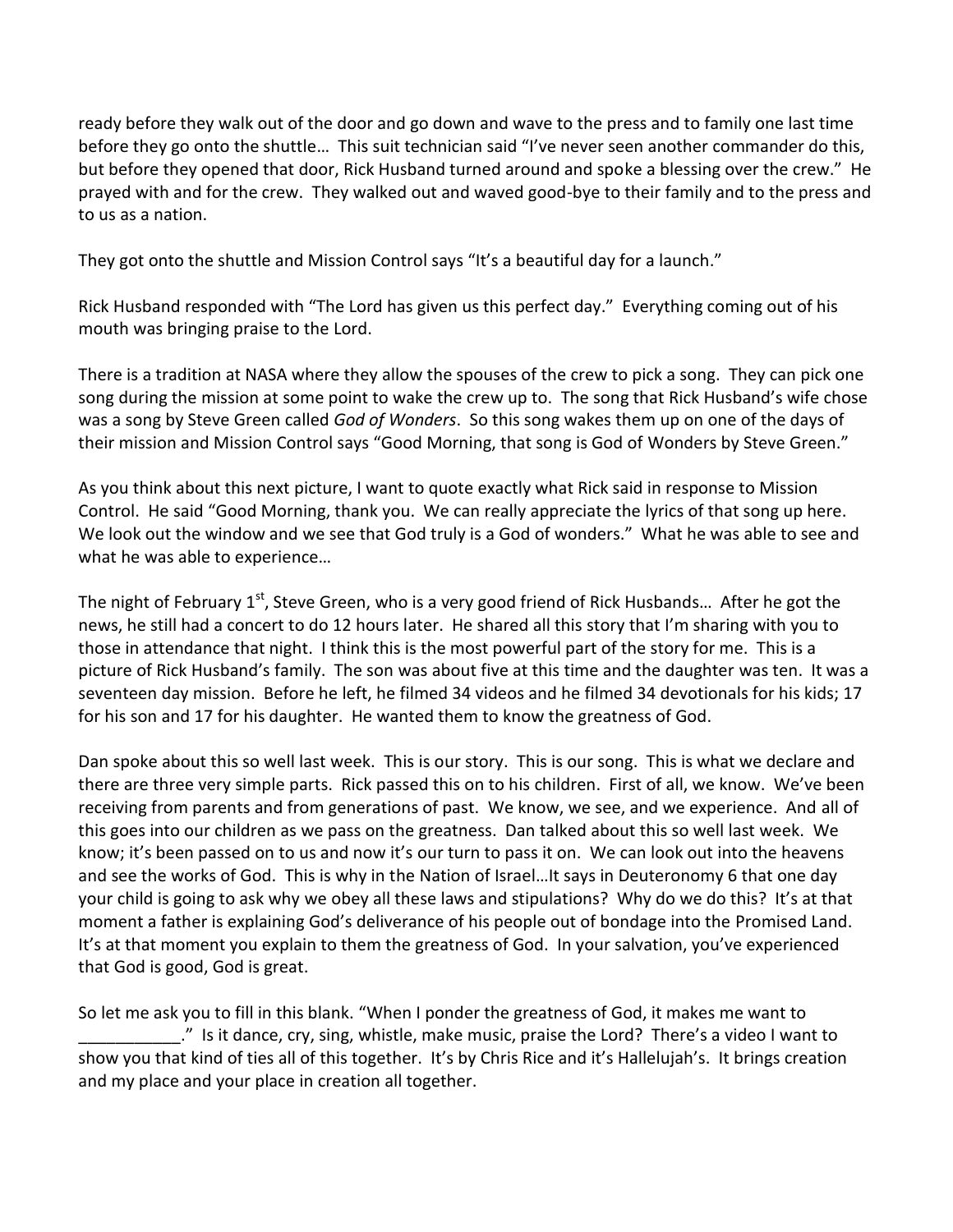*A purple sky to close the day I wade the surf where dolphins play The taste of salt, the dance of waves And my soul wells up with hallelujahs* 

*A lightning flash, my pounding heart A breaching whale, a shooting star Give testimony that you are And my soul wells up with hallelujahs* 

*Oh, praise Him, all His mighty works There is no language where you can't be heard Your song goes out to all the Earth Hallelujah, hallelujah, hallelujah* 

*Oh, cratered moon and sparrow's wings Oh, thunder's boom and Saturn's rings Unveil our Father as you sing And my soul wells up with hallelujahs* 

*Oh, praise Him, all His mighty works There is no language where you can't be heard Your song goes out to all the Earth Hallelujah, hallelujah, hallelujah* 

*The pulse of life within my wrist A fallen snow, a rising mist There is no higher praise than this And my soul wells up, oh, my soul wells up Yes, my soul wells up with hallelujahs* 

*Oh, praise Him, all His mighty works There is no language where you can't be heard Your song goes out to all the Earth Hallelujah, hallelujah, hallelujah Oh, hallelujah, hallelujah, hallelujah*

That's worth an amen. Let's look at the last part of the text.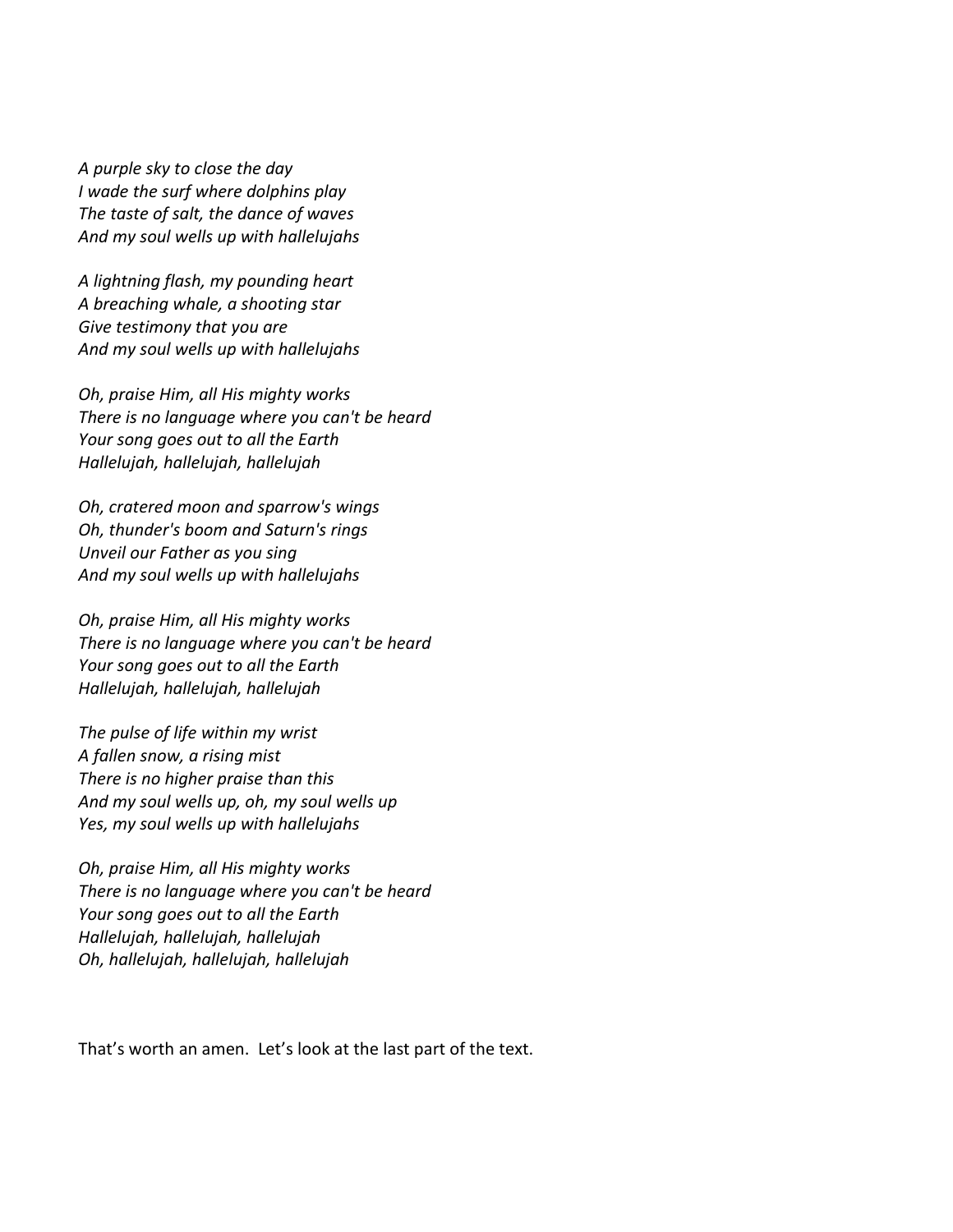### **We praise the Lord with music.**

Look at this text. If you are from the Church of Christ background, this text is going to wear you out. *[3](http://www.studylight.org/desk/?q=ps%20150:3&t1=en_niv&sr=1) Praise him with the sounding of the trumpet, praise him with the harp and lyre, [4](http://www.studylight.org/desk/?q=ps%20150:4&t1=en_niv&sr=1) praise him with timbrel and dancing, praise him with the strings and pipe*,(for my Baptist friends) *[5](http://www.studylight.org/desk/?q=ps%20150:5&t1=en_niv&sr=1) praise him with the clash of cymbals, praise him with resounding cymbals.* 

Do you know what this is saying? It's saying throw everything you've got at praise. I love when people critique the rock concert at Woodland Hills Family Church. "It's too much." "You shouldn't do it." Well let me tell you; it ain't stopping any time soon. We're not changing the volume either. I love when Kevin steps out on the strings and really plays it; I'm going "Yes!! Go for it!" We're going to give it everything we've got. We are to throw it all at praise and hold nothing back, reserve nothing.

I think about my Branson entertainer friends. If you are in show business at all, I applaud you for just the ability to do the same show six, seven, eight, nine times a week all week. I've been at the show where you can tell this person is exhausted. There is no life coming from them. Maybe I'm going into a bad territory right now, but I think this is important to say. You wonder where you will get the energy for it. You've done the same song 4,000 times. You see it coming out when you're watching it.

What do you do there? You give it everything you've got because you were gifted with that voice. Your ability to play an instrument… You were gifted with that. You go out every time… I don't care if you have five people in the audience; you get the hair standing up on the back of their necks. You blast them out of there with everything because you are praising the Lord with what he has given you. You give 110%. The reaction or the lack thereof from your audience is not what determines what you give. Every time you step on stage, you are returning praise to the Lord. You are reminding yourself that this was given to you, so you are going to offer it back. "This is a praise offering. I'm going to bless others with how God has blessed me."

So let's look at some bigger ideas of music. Music stirs us. We were at the camp this week and there was a lady that has her PHD in the fiddle. She called it the violin, but it was a fiddle. She got her PHD in it. Now I don't go to a lot of symphonies. I don't go listen to one person play; it's not something I look for or seek out, but when she started to play… There were a lot of rednecks in the room like me. It was amazing. She was fully into it. She was moving back and forth. We all just sat there with our jaw dropped. We wondered where that music was coming from. It was just her.

You've been there when the music stirs you. Do you have a song that stirs you? You hear it and there is something about the way that song goes… there are songs I can't get out of my brain like *The Devil went down to Georgia*. I have every word of that song memorized. I'm trying to find a way to redeem it and bring it up here more than just substituting "son of a gun." I want to make it a spiritual song because when those two violins get going back and forth, it's amazing.

Amy has a song. Do you know what her song is? It's good. I know if I ever want to romance my wife, I have a go to song and it stirs her. We do listen to a lot of country in the house, but all I have to do is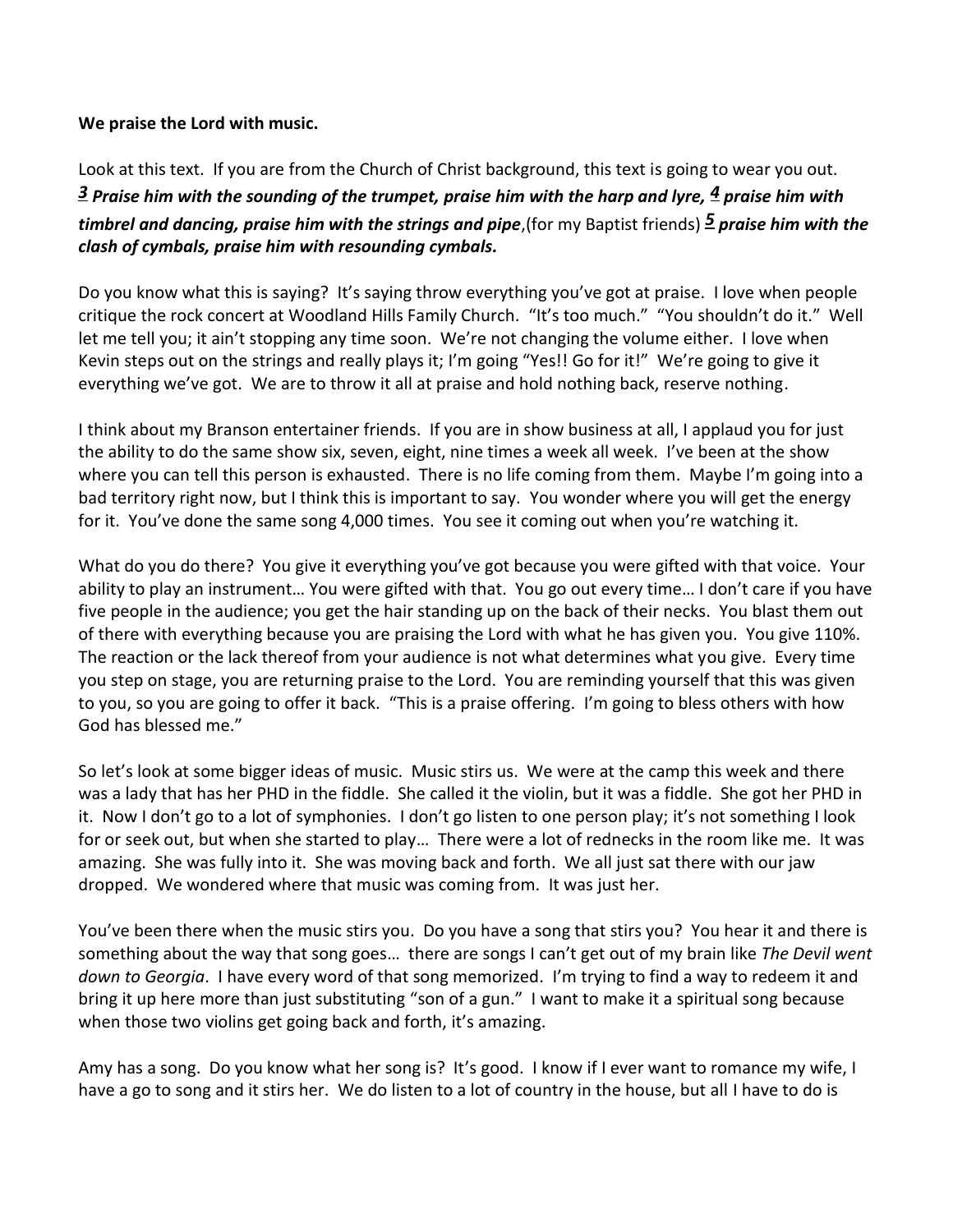press play on my iPhone to this one song. I can't impersonate this guy well at all, but you'll get it when I start singing it. *"Now I had the time of my life. No I never felt this way before. Yes I swear it's the truth and I owe it all to you."* I change keys and do whatever I want with that song. But what it does to Amy… When she hears it, we're back in the 1980s.

For some of you it's the song *Faithfully*. When you hear Chicago, you're there. For some of you it's *"A guy walks into a bar, orders a drink, sees a girl that catches his eye…* I shouldn't have that song memorized. But this is the power of music and it's why the Psalms… Psalm 150 is the crescendo of all we have in the Psalms. The last five Psalms are bringing praise to the Lord. Make it big. Make it loud. Give it everything you've got.

Music stirs, but it also sticks with us. Our kids have been learning world history through a song called *The Timeline Song*. We play it in the car. If I hear the song one more time, I'm going to punch myself in the face. This song is wearing me out, but I've got world history down. Through elementary and high school and college and masters, I learned a little bit of history, but with this song, I've got it. I can't get it out of my brain. I know how it all fits together from this song because songs stick with us.

Let me just ask my senior friends in here a little bit. When we sang those first three hymns this morning, those are songs you catch yourself singing as you drive down the road, aren't they? I do. I sing hymns. I'll be driving down the road singing and I'll be like *where did that one come from. I haven't thought about that song for 20 years* and it pops back into my brain. Some of them that have come back to me recently are *"Love lifted me, love lifted me."* My kids are like "What are you singing?" It sticks with you.

I'll never forget the story I shared a couple of Easters ago. Lee Strobel was a journalist at the Chicago Tribune and an atheist. His wife, a passionate follower of Jesus, started attending Willow Creek outside of Chicago. Lee wanted nothing to do with it. Finally, after invite after invite, he starts going a time or two to church with her. He catches himself… I love this. This is the power of music. He catches himself singing these songs from church in the shower. He thinks to himself *I don't even believe this stuff. Why am I singing it?* Music sticks with us.

## **Music reminds us.**

Now how about this? This is the emotional linkage behind music. Music takes us back to a place. I think about all the songs that have stuck with me. Again, I know I listen to country, but I think about all the songs that take me back to 9/11. Darryl Worley came out with the song *Have You Forgotten*. When I hear that song, all the images of that day and where I was and what I saw on television come back to me. When Alan Jackson sang *Where Were You When the World Stopped Turning*, I go back. Does anybody else? You go back to these moments where you were.

I can remember Toby Keith came under fire for *Courtesy of the Red White and Blue*. People were outraged because it was such an angry song. But that's music. Music is emotional. After we came out of mourning after 9/11, many of us had to deal with anger for a long time. I did. There were moments after 9/11 that Christ-likeness was not… I had moments when they would come on the news, telling us what was going on and I was like *Blow them off the face of the map.* This was emotional.